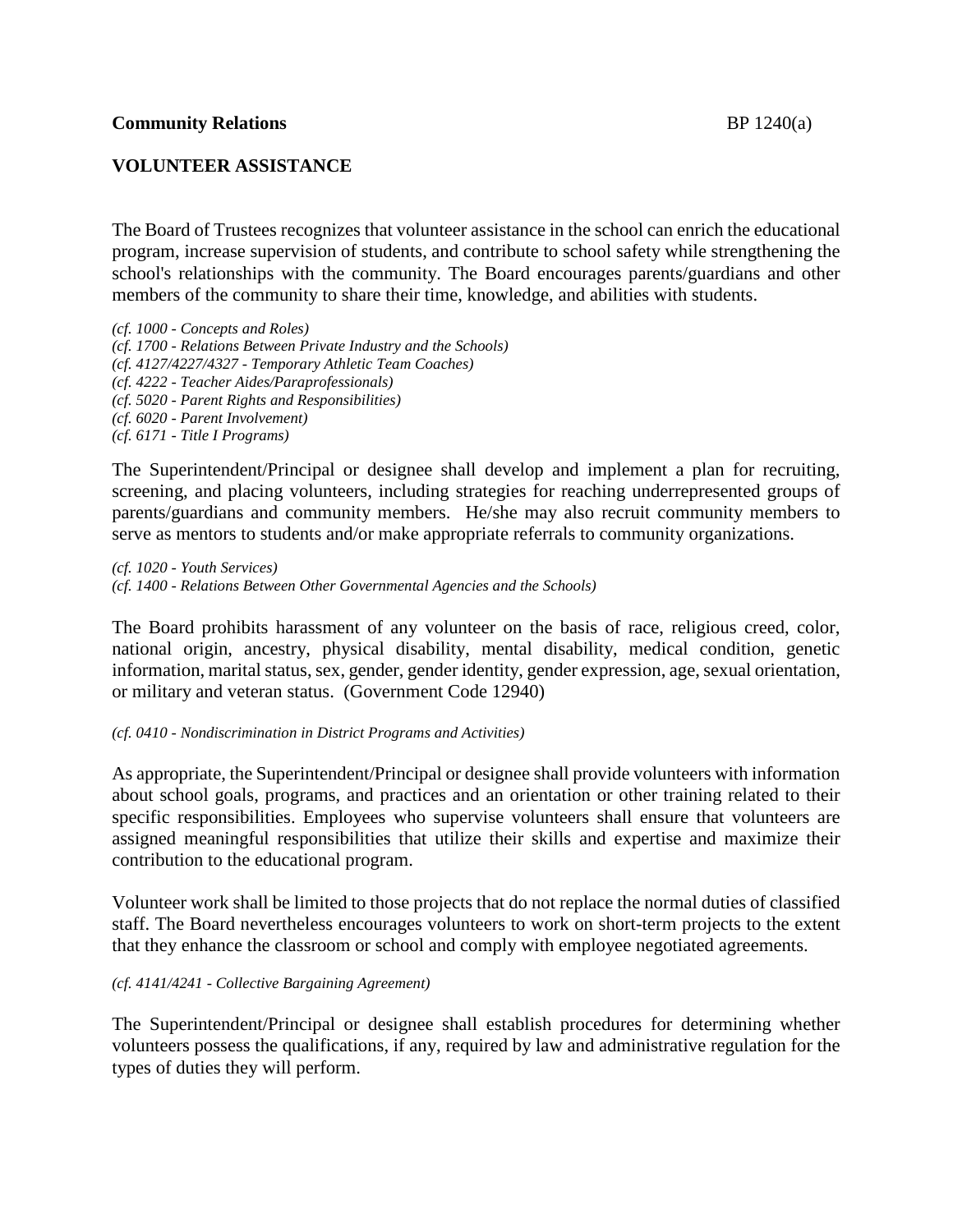#### **VOLUNTEER ASSISTANCE** (continued)

Volunteers shall act in accordance with district policies, regulations, and school rules. The Superintendent/Principal or designee shall be responsible for investigating and resolving complaints regarding volunteers.

*(cf. 3515.2 - Disruptions)*

The Board encourages the Superintendent/Principal or designee to develop a means for recognizing the contributions of the school's volunteers.

*(cf. 1150 - Commendations and Awards)*

The Superintendent/Principal or designee shall periodically report to the Board regarding the district's volunteer assistance program.

*(cf. 0500 - Accountability)*

*Legal Reference: (see next page)*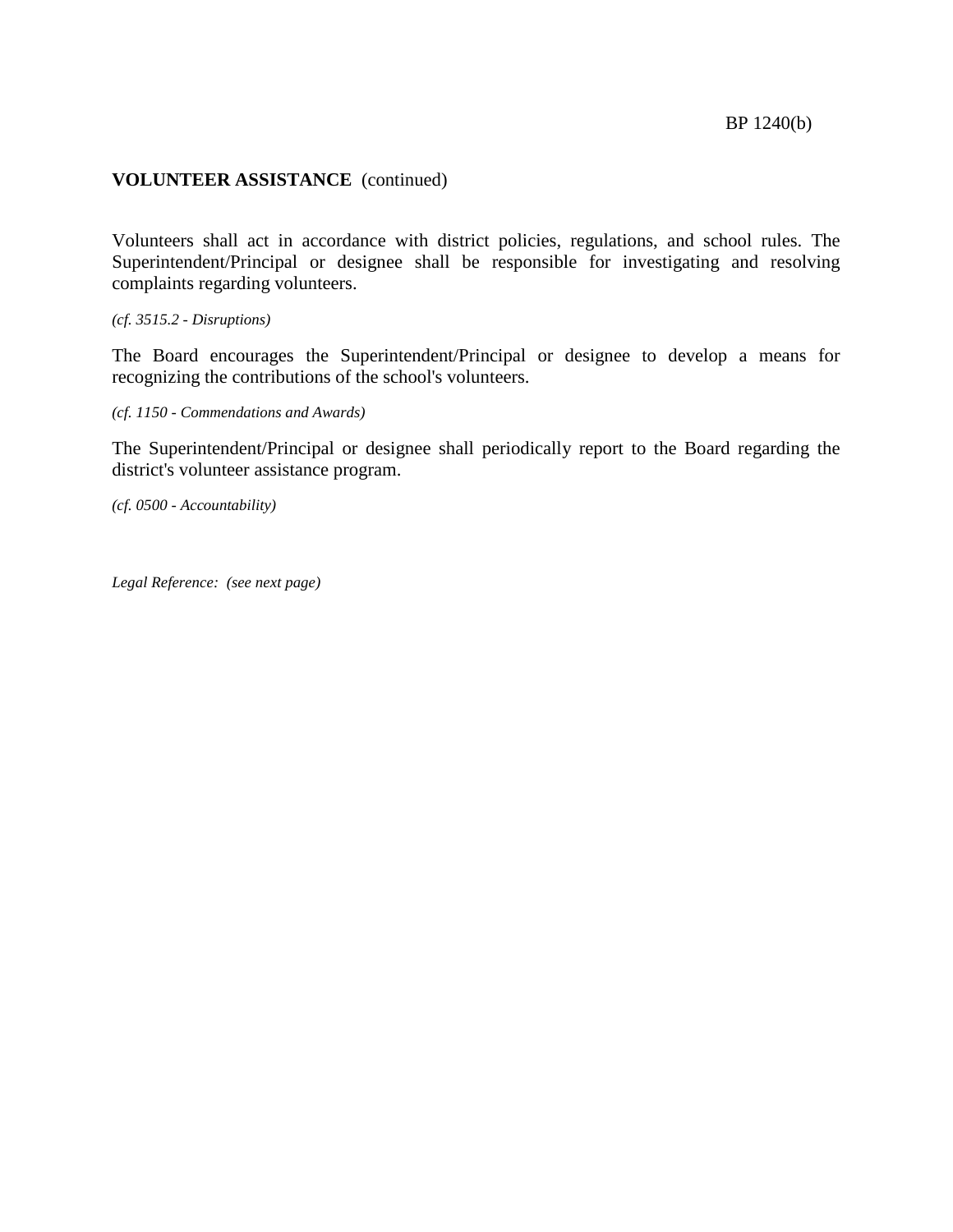#### **VOLUNTEER ASSISTANCE** (continued)

*Legal Reference: EDUCATION CODE 8482-8484.6 After School Education and Safety program 8484.7-8484.9 21st Century Community Learning Center program 35021 Volunteer aides 35021.1 Automated records check 35021.3 Registry of volunteers for before/after school programs 44010 Sex offense; definition 44814-44815 Supervision of students during lunch and other nutrition periods 45125 Fingerprinting requirements 45125.01 Interagency agreements for criminal record information 45340-45349 Instructional aides 45360-45367 Teacher aides 48981 Parental notifications 49024 Activity Supervisor Clearance Certificate 49406 Examination for tuberculosis GOVERNMENT CODE 3543.5 Prohibited interference with employees' rights 12940 Prohibited discrimination and harassment HEALTH AND SAFETY CODE 1596.7995 Immunization requirements for volunteers in child care center or preschool 1596.871 Fingerprints of individuals in contact with child day care facility clients LABOR CODE 1720.4 Public works; exclusion of volunteers from prevailing wage law 3352 Workers' compensation; definitions 3364.5 Authority to provide workers' compensation insurance for volunteers PENAL CODE 290 Registration of sex offenders 290.4 Information re: sex offenders 290.95 Disclosure by person required to register as sex offender 626.81 Sex offender; permission to volunteer at school CODE OF REGULATIONS, TITLE 22 101170 Criminal record clearance 101216 Health screening, volunteers in child care centers PUBLIC EMPLOYMENT RELATIONS BOARD DECISIONS Whisman Elementary School District, (1991) PERB Decision No. 868 Management Resources: WEB SITES CSBA: http://www.csba.org*

*California Department of Education, Parents/Family and Community: http://www.cde.ca.gov/ls/pf California Department of Justice, Megan's Law: http://www.meganslaw.ca.gov California Parent Teacher Association: http://www.capta.org Commission on Teacher Credentialing: http://www.ctc.ca.gov*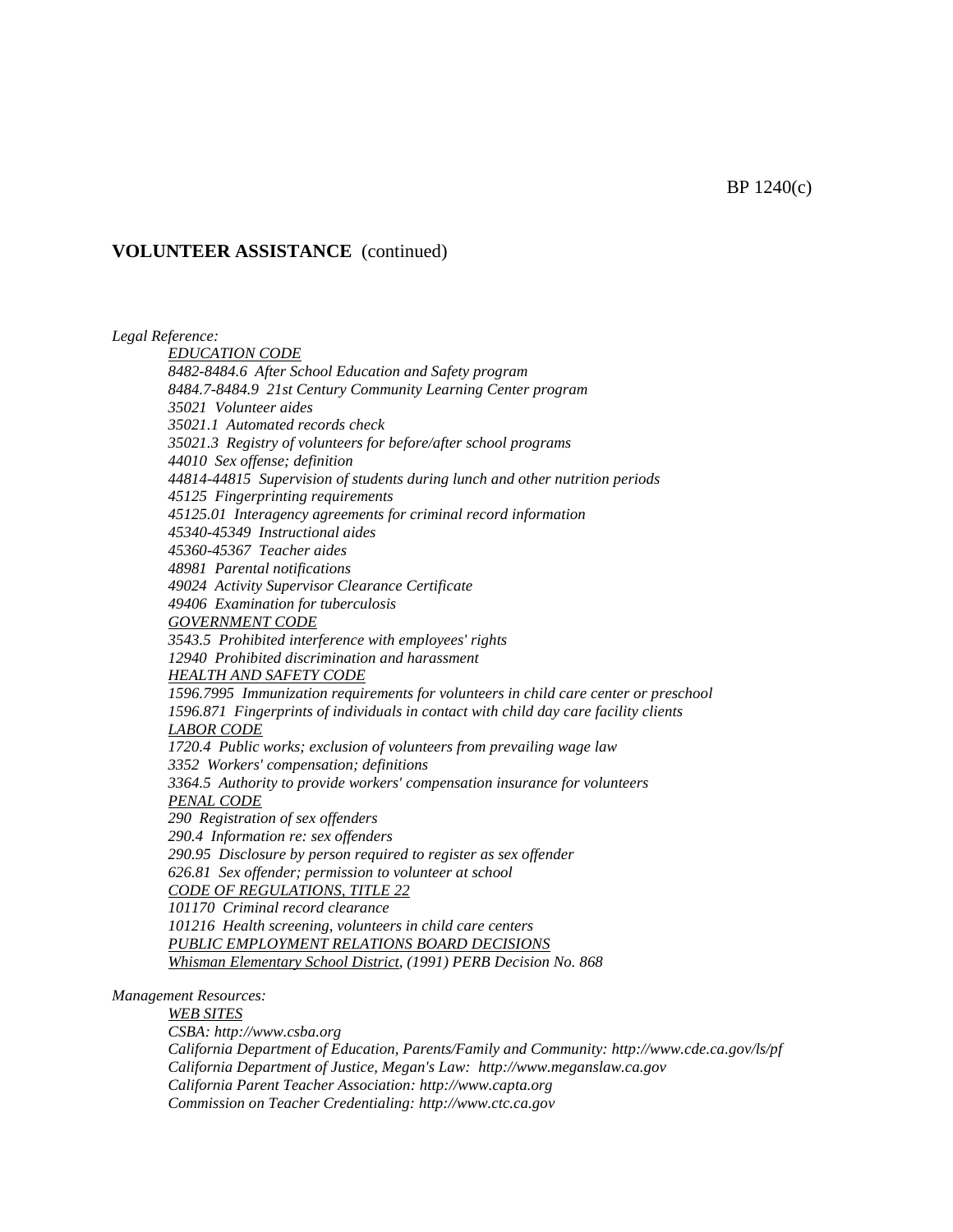# Policy **CUDDEBACK UNION ELEMENTARY SCHOOL DISTRICT** adopted: December 11, 2019 Carlotta, California **Community Relations** AR 1240(a)

# **VOLUNTEER ASSISTANCE**

### **Duties of Volunteers**

The Superintendent/Principal or designee may assign volunteers to:

1. Assist certificated personnel in the performance of their duties, including in the supervision of students and in the performance of instructional tasks which, in the judgment of the certificated personnel to which the volunteer is assigned, may be performed by a person not licensed as a classroom teacher (Education Code 35021, 45343, 45344, 45349)

*(cf. 4222 - Teacher Aides/Paraprofessionals) (cf. 5148 - Child Care and Development) (cf. 5148.2 - Before/After School Programs)*

- 2. Serve as nonteaching aides under the immediate supervision and direction of certificated personnel to perform noninstructional work which assists certificated personnel in the performance of teaching and administrative responsibilities (Education Code 35021)
- 3. Supervise students during lunch, breakfast, or other nutritional periods (Education Code 35021, 44814, 44815)
- 4. Work on short-term facilities projects pursuant to the section below entitled "Volunteer Facilities Projects"
- 5. Perform other duties in support of district or school operations as approved by the Superintendent/Principal or designee

#### *(cf. 6163.1 - Library Media Centers)*

Volunteers shall not be authorized to assign grades to students, and shall not be used to assist certificated staff in performing teaching or administrative responsibilities in place of regularly authorized classified employees who have been laid off. (Education Code 35021, 45344)

*(cf. 4217.3 - Layoff/Rehire)*

#### **Basic Skills Proficiency Requirement**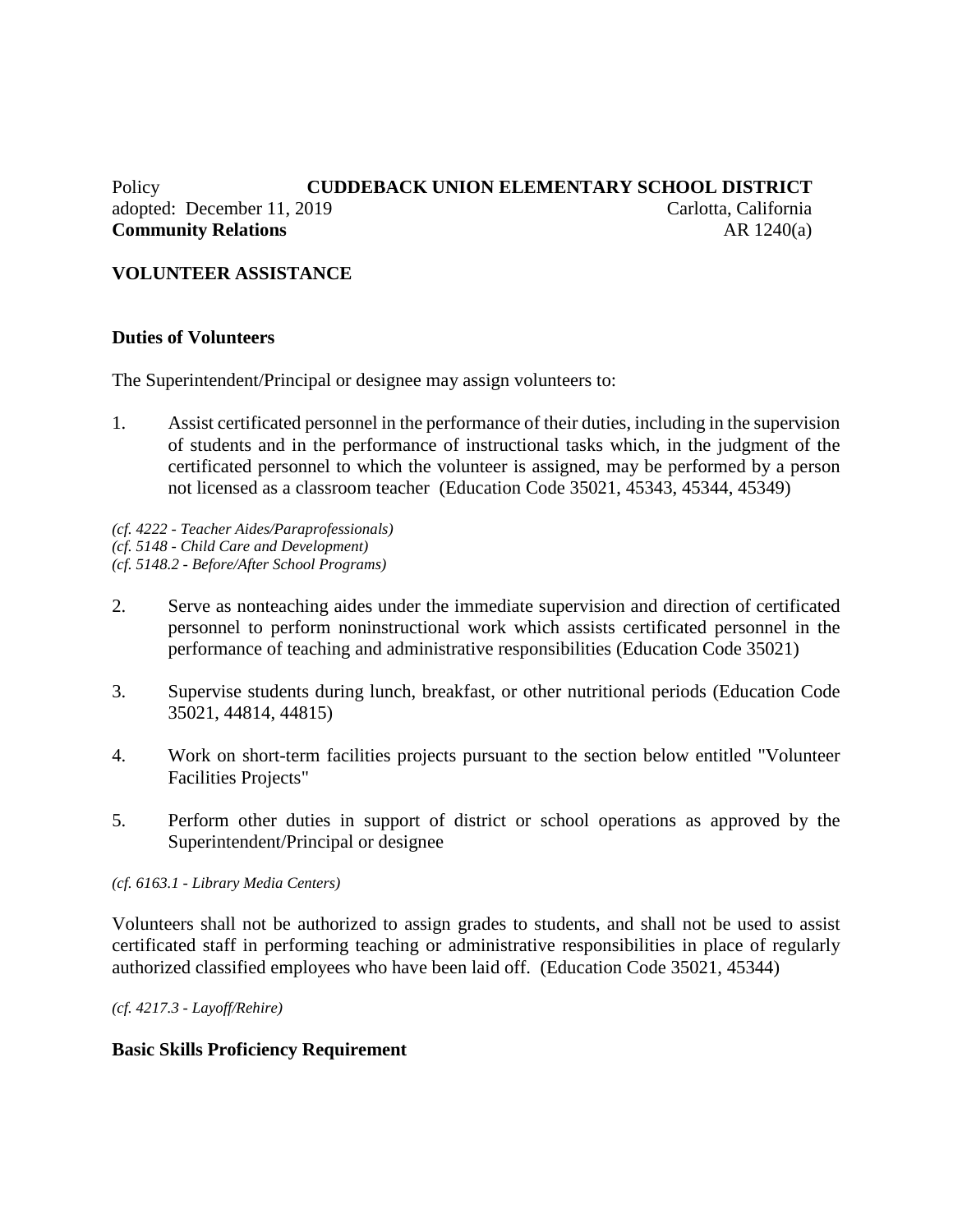Volunteers who supervise or provide instruction to students pursuant to Education Code 45349 shall submit evidence of basic skills proficiency to the Superintendent/Principal or designee. (Education Code 45344.5, 45349)

*(cf. 4212 - Appointment and Conditions of Employment)*

AR 1240(b)

### **VOLUNTEER ASSISTANCE** (continued)

#### **Criminal Background Check**

Prior to assuming a volunteer position working with students in a district-sponsored student activity program, a volunteer shall obtain fingerprint clearance through the Department of Justice (DOJ) and Federal Bureau of Investigation. At his/her discretion, the volunteer may choose to meet this requirement by obtaining an Activity Supervisor Clearance Certificate from the Commission on Teacher Credentialing. Student activity programs include, but are not limited to, scholastic programs, interscholastic programs, and extracurricular activities sponsored by the district or a school booster club, such as cheer team, drill team, dance team, and marching band. (Education Code 49024)

*(cf. 4112.5/4212.5/4312.5 - Criminal Background Check) (cf. 4127/4227/4327 - Temporary Athletic Team Coaches) (cf. 6145 - Extracurricular and Cocurricular Activities)*

The Superintendent/Principal or designee shall determine which volunteer positions in the district are subject to the above requirement.

The criminal background check requirement shall not apply to volunteer supervisors for breakfast, lunch, or other nutritional periods or to volunteer nonteaching aides under the immediate supervision and direction of certificated personnel pursuant to Education Code 35021, including parents/guardians volunteering in a classroom or on a field trip or community members providing noninstructional services. (Education Code 49024)

#### **Registered Sex Offenders**

The Superintendent/Principal or designee may require all volunteers to disclose whether they are a registered sex offender and/or to provide the district with sufficient information in order to allow verification of this status on the DOJ's Megan's Law web site.

The principal may grant a registered sex offender, who is not the parent/guardian of a student at the school, permission to come into a school building or upon school grounds to volunteer at the school. At least 14 days prior to the first date for which permission has been granted, the principal or designee shall notify the parent/guardian of each student at the school, using one of the methods specified in Education Code 48981, that a person who is required to register as a sex offender pursuant to Penal Code 290 has been granted permission to come into a school building or upon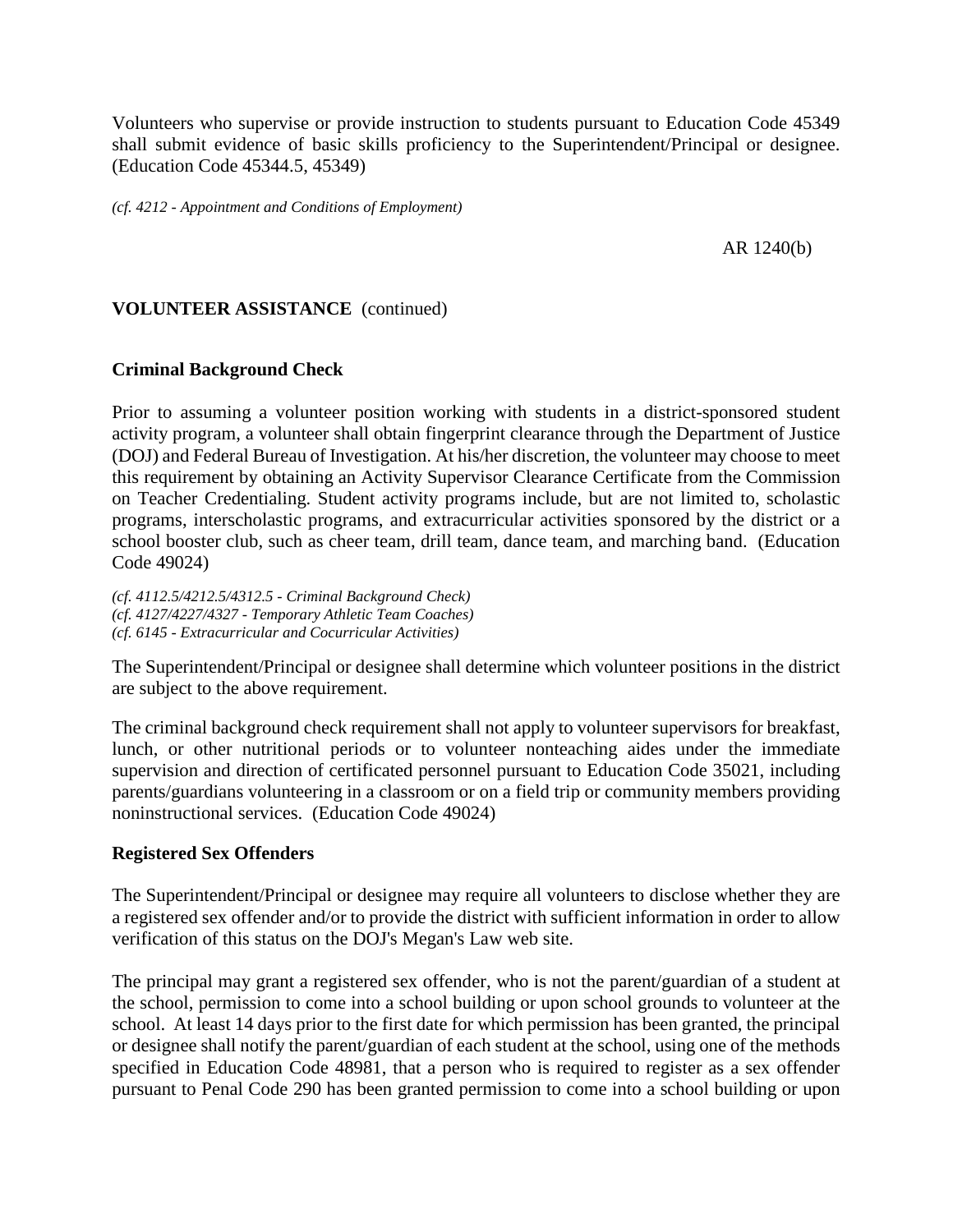school grounds, the date(s) and times for which permission has been granted, and the parent/guardian's right to obtain information regarding the person from a designated law enforcement agency. (Penal Code 626.81)

#### *(cf. 5145.6 - Parental Notifications)*

However, no person who is required to register as a sex offender pursuant to Penal Code 290 shall be assigned as a volunteer to assist certificated personnel in the performance of their

### AR 1240(c)

# **VOLUNTEER ASSISTANCE** (continued)

duties; supervise students during lunch, breakfast, or other nutritional period; or serve as a nonteaching aide to perform noninstructional tasks. In addition, a person who is required to register as a sex offender because of a conviction for a crime where the victim was a minor under age 16 shall not serve as a volunteer in any capacity in which he/she would be working directly and in an unaccompanied setting with minors on more than an incidental and occasional basis or have supervision or disciplinary power over minors. (Education Code 35021, 45349; Penal Code 290.95)

#### *(cf. 3515.5 - Sex Offender Notification)*

# **Tuberculosis Assessment/Examination**

Upon initial volunteer assignment, a volunteer shall have on file with the school a certificate showing that he/she has submitted to a tuberculosis risk assessment and, if tuberculosis risk factors were identified, was examined and found to be free of infectious tuberculosis. (Education Code 49406)

#### *(cf. 4112.4/4212.4/4312.4 - Health Examinations)*

The Superintendent/Principal or designee may exempt from the tuberculosis risk assessment and/or examination those volunteers whose functions do not require frequent or prolonged contact with students. (Education Code 49406)

#### **Volunteer Facilities Projects**

All volunteer facilities projects shall have approximate start and completion dates and shall be approved by the principal in advance. Projects also shall be approved in advance by the Superintendent/Principal or designee if they involve the following types of work:

- 1. Alterations, additions, or repairs to buildings and grounds
- 2. Construction involving wall or roof penetration, drilling, or nailing